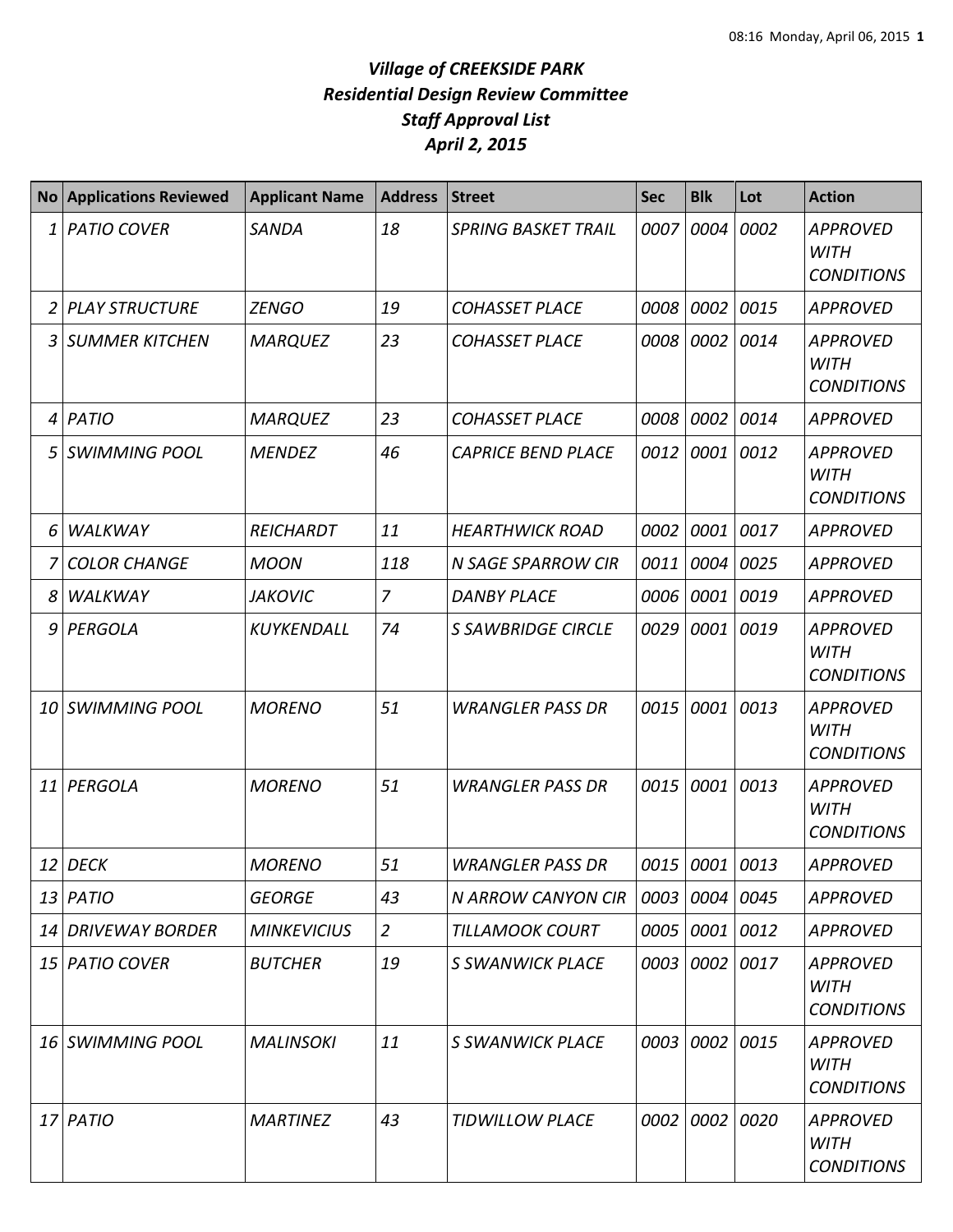| N <sub>O</sub> | <b>Applications Reviewed</b> | <b>Applicant Name</b> | <b>Address</b> | <b>Street</b>               | <b>Sec</b> | <b>Blk</b>     | Lot         | <b>Action</b>                                       |
|----------------|------------------------------|-----------------------|----------------|-----------------------------|------------|----------------|-------------|-----------------------------------------------------|
|                | 18 SWIMMING POOL             | <b>GOULAS</b>         | 14             | <b>CRYSTAL CANYON PL</b>    | 0001       | 0001           | 0030        | <b>APPROVED</b><br><b>WITH</b><br><b>CONDITIONS</b> |
|                | 19 SUMMER KITCHEN            | <b>BRUNS</b>          | 11             | <b>SOLEBROOK PATH</b>       | 0014       | 0002           | 0003        | <b>APPROVED</b><br><b>WITH</b><br><b>CONDITIONS</b> |
|                | 20 PATIO                     | <b>BRUNS</b>          | 11             | <b>SOLEBROOK PATH</b>       | 0014       | 0002           | 0003        | <b>APPROVED</b>                                     |
| 21             | <b>COLOR CHANGE</b>          | <b>SPRY</b>           | 34             | <b>RIVER RIDGE LOOP</b>     | 0003       |                | 0001 0005   | <b>APPROVED</b>                                     |
|                | 22 FENCE STAIN               | <b>BAKER</b>          | 47             | <b>S VICTORIANA CIRCLE</b>  | 0007       |                | 0001 0012   | <b>APPROVED</b>                                     |
|                | 23 PERGOLA                   | LI                    | 59             | <b>CAPRICE BEND PLACE</b>   | 0012       | 0001           | 0019        | <b>APPROVED</b>                                     |
|                | 24 PERGOLA                   | L1                    | 59             | <b>CAPRICE BEND PLACE</b>   | 0012       |                | 0001 0019   | <b>APPROVED</b>                                     |
|                | 25 PAVING                    | LI                    | 59             | <b>CAPRICE BEND PLACE</b>   | 0012       |                | 0001 0019   | <b>APPROVED</b>                                     |
|                | 26 SUMMER KITCHEN            | LI                    | 59             | <b>CAPRICE BEND PLACE</b>   | 0012       |                | 0001 0019   | <b>APPROVED</b><br><b>WITH</b><br><b>CONDITIONS</b> |
|                | 27 SWIMMING POOL             | <b>MILLER</b>         | 11             | <b>BEEBRUSH PLACE</b>       | 0013       |                | 0001 0056   | <b>APPROVED</b><br><b>WITH</b><br><b>CONDITIONS</b> |
|                | $28$ FIRE PIT                | <b>MILLER</b>         | 11             | <b>BEEBRUSH PLACE</b>       | 0013       |                | 0001 0056   | <b>APPROVED</b><br><b>WITH</b><br><b>CONDITIONS</b> |
| 29             | PERGOLA                      | <b>MILLER</b>         | 11             | <b>BEEBRUSH PLACE</b>       | 0013       | 0001           | 0056        | <b>APPROVED</b><br><b>WITH</b><br><b>CONDITIONS</b> |
|                | <b>30 SUMMER KITCHEN</b>     | <b>MILLER</b>         | 11             | <b>BEEBRUSH PLACE</b>       |            | 0013 0001 0056 |             | <b>APPROVED</b><br>WITH<br><b>CONDITIONS</b>        |
|                | 31 SWIMMING POOL             | <b>BRIZ</b>           | 30             | <b>SPRING BASKET TRAIL</b>  |            | 0007 0004 0005 |             | <b>APPROVED</b><br>WITH<br><b>CONDITIONS</b>        |
|                | 32 PATIO COVER               | <b>HORNDECKER</b>     | 123            | <b>S ROCKY POINT CIRCLE</b> | 0005       |                | 0002 0012   | APPROVED                                            |
|                | 33 PLAY STRUCTURE            | <b>SHELBY</b>         | 6922           | <b>LAKE PALOMA TRAIL</b>    | 0010       |                | $0002$ 0016 | <b>APPROVED</b>                                     |
|                | 34 SWIMMING POOL             | <b>CAPPADONA</b>      | 51             | <b>WOODGLADE WAY</b>        | 0017       |                | 0001 0029   | <b>APPROVED</b><br><b>WITH</b><br><b>CONDITIONS</b> |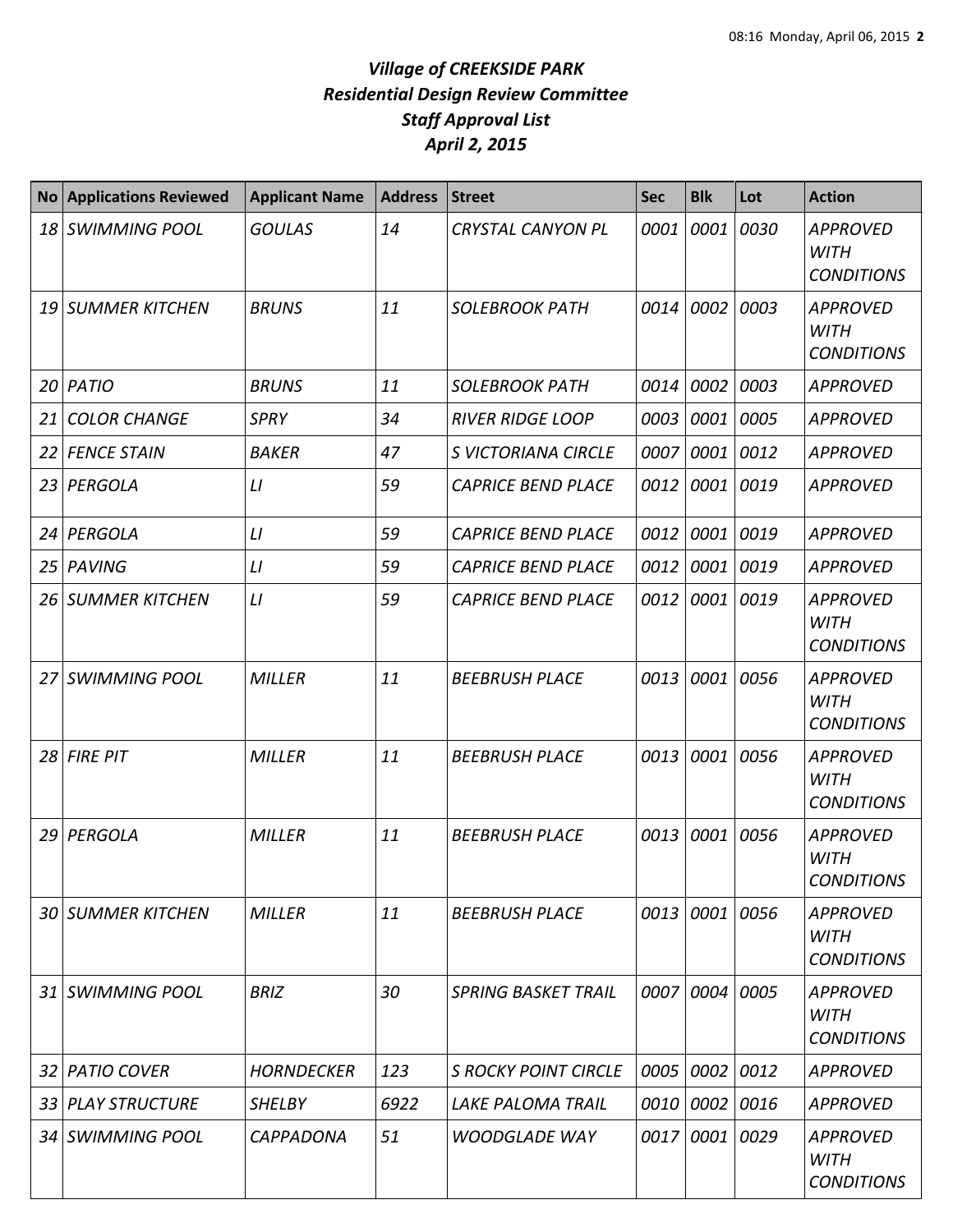| <b>No</b> | <b>Applications Reviewed</b>                   | <b>Applicant Name</b> | <b>Address</b> | <b>Street</b>             | <b>Sec</b> | <b>Blk</b>     | Lot  | <b>Action</b>                                       |
|-----------|------------------------------------------------|-----------------------|----------------|---------------------------|------------|----------------|------|-----------------------------------------------------|
| 35        | PERGOLA                                        | <b>CHAVEZ</b>         | 14             | <b>PICTURE ROCK PLACE</b> | 0014       | 0002           | 0014 | <b>APPROVED</b>                                     |
|           | 36 <i>PATIO</i>                                | <b>CHAVEZ</b>         | 14             | <b>PICTURE ROCK PLACE</b> | 0014       | 0002           | 0014 | <b>APPROVED</b>                                     |
| 37        | <b>FENCE STAIN</b>                             | <b>LIRA</b>           | 46             | N ARROW CANYON CIR        | 0003       | 0002           | 0010 | <b>APPROVED</b>                                     |
|           | 38 SWIMMING POOL                               | <b>YOON</b>           | 19             | <b>RED MOON PLACE</b>     | 0007       | 0001           | 0019 | <b>APPROVED</b><br><b>WITH</b><br><b>CONDITIONS</b> |
| 39        | <b>TRASH AND RECYCLE</b><br><b>CART SCREEN</b> | <b>CURTO</b>          | 35             | <b>N ARROW CANYON CIR</b> | 0003       | 0004           | 0047 | <b>APPROVED</b><br><b>WITH</b><br><b>CONDITIONS</b> |
| 40        | <b>SWIMMING POOL</b>                           | <b>BROWN</b>          | 18             | <b>INDIGO BUNTING PL</b>  | 0013       | 0001           | 0051 | <b>APPROVED</b><br><b>WITH</b><br><b>CONDITIONS</b> |
|           | 41 FENCE                                       | <b>MARITNEZ</b>       | 26             | <b>GULL ROCK PLACE</b>    | 0005       | 0002           | 0047 | <b>APPROVED</b><br><b>WITH</b><br><b>CONDITONS</b>  |
| 42        | <b>FENCE STAIN</b>                             | <b>MARITNEZ</b>       | 26             | <b>GULL ROCK PLACE</b>    | 0005       | 0002           | 0047 | <b>APPROVED</b>                                     |
| 43        | <b>FENCE STAIN</b>                             | <b>PAYNE</b>          | 11             | <b>RED WAGON DRIVE</b>    | 0007       | 0002           | 0009 | <b>APPROVED</b>                                     |
| 44        | SOLAR COLLECTORS                               | PATEL                 | 26             | <b>MARIN CREEK PLACE</b>  | 0022       | 0001           | 0015 | <b>APPROVED</b><br><b>WITH</b><br><b>CONDITIONS</b> |
|           | 45 PATIO                                       | <b>CURTIS</b>         | 3              | <b>WOODBOROUGH WAY</b>    | 0034       | 0003           | 0001 | <b>APPROVED</b><br><b>WITH</b><br><b>CONDITIONS</b> |
|           | 46 FIREPLACE                                   | <b>GERHART</b>        | 34             | <b>STAR IRIS PLACE</b>    | 0014       | 0001           | 0034 | <b>APPROVED</b><br>WITH<br><b>CONDITIONS</b>        |
| 47        | <b>SUMMER KITCHEN</b>                          | <b>GERHART</b>        | 34             | <b>STAR IRIS PLACE</b>    | 0014       | 0001 0034      |      | <b>APPROVED</b><br><b>WITH</b><br><b>CONDITIONS</b> |
|           | 48 SWIMMING POOL                               | <b>FERFON</b>         | 62             | <b>W COVE VIEW TRAIL</b>  | 0006       | 0001 0022      |      | APPROVED<br><b>WITH</b><br><b>CONDITIONS</b>        |
|           | $49$ FIRE PIT                                  | <b>FERFON</b>         | 62             | <b>W COVE VIEW TRAIL</b>  |            | 0006 0001 0022 |      | <b>APPROVED</b><br><b>WITH</b><br><b>CONDITIONS</b> |